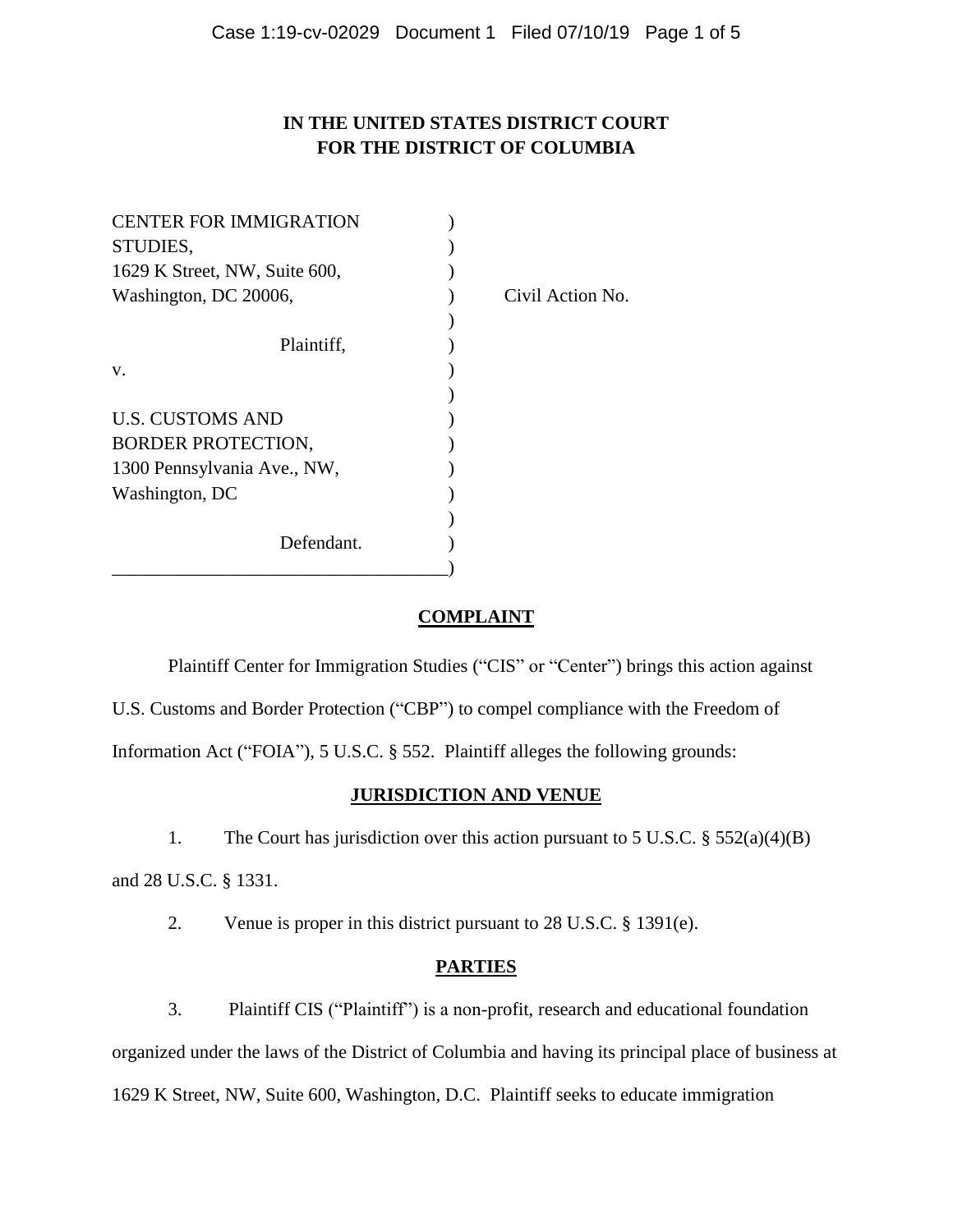### Case 1:19-cv-02029 Document 1 Filed 07/10/19 Page 2 of 5

policymakers, the academic community, news media, and concerned citizens with reliable information about the social, economic, environmental, security, and fiscal consequences of legal and illegal immigration into the United States. In furtherance of its public interest mission, Plaintiff regularly requests access to the public records of federal agencies, entities, and offices, and disseminates its findings to the public.

4. Defendant CBP is an agency of the U.S. Government and is headquartered at

1300 Pennsylvania Ave., NW, Suite 330, Washington, DC. CBP is a component of the U.S.

Department of Homeland Security ("DHS"). CBP has possession, custody, and control of certain

public records to which Plaintiff seeks access.

## **STATEMENT OF FACTS**

5. On May 14, 2019, Plaintiff submitted a FOIA request to CBP, by online FOIA

portal, for the following data held by U.S. Border Patrol and the Office of Field Operations:

1) U.S. Border Patrol Apprehension and Seizure Record Data

Data for the following fields for all individual U.S. Border Patrol apprehension records for apprehensions made in southwest border sectors (San Diego, El Centro, Yuma, Tucson, El Paso, Big Bend, Del Rio, Laredo, Rio Grande Valley) during the period October 1999-March 2019:

- Subject key
- Event role
- Apprehension date and time
- Entry date and time
- Time in US
- Sector
- Ident fins
- Gender
- Apprehension age
- Citizenship
- State of birth
- City of birth
- AAC UAC
- Checkpoint indicator
- Circumvention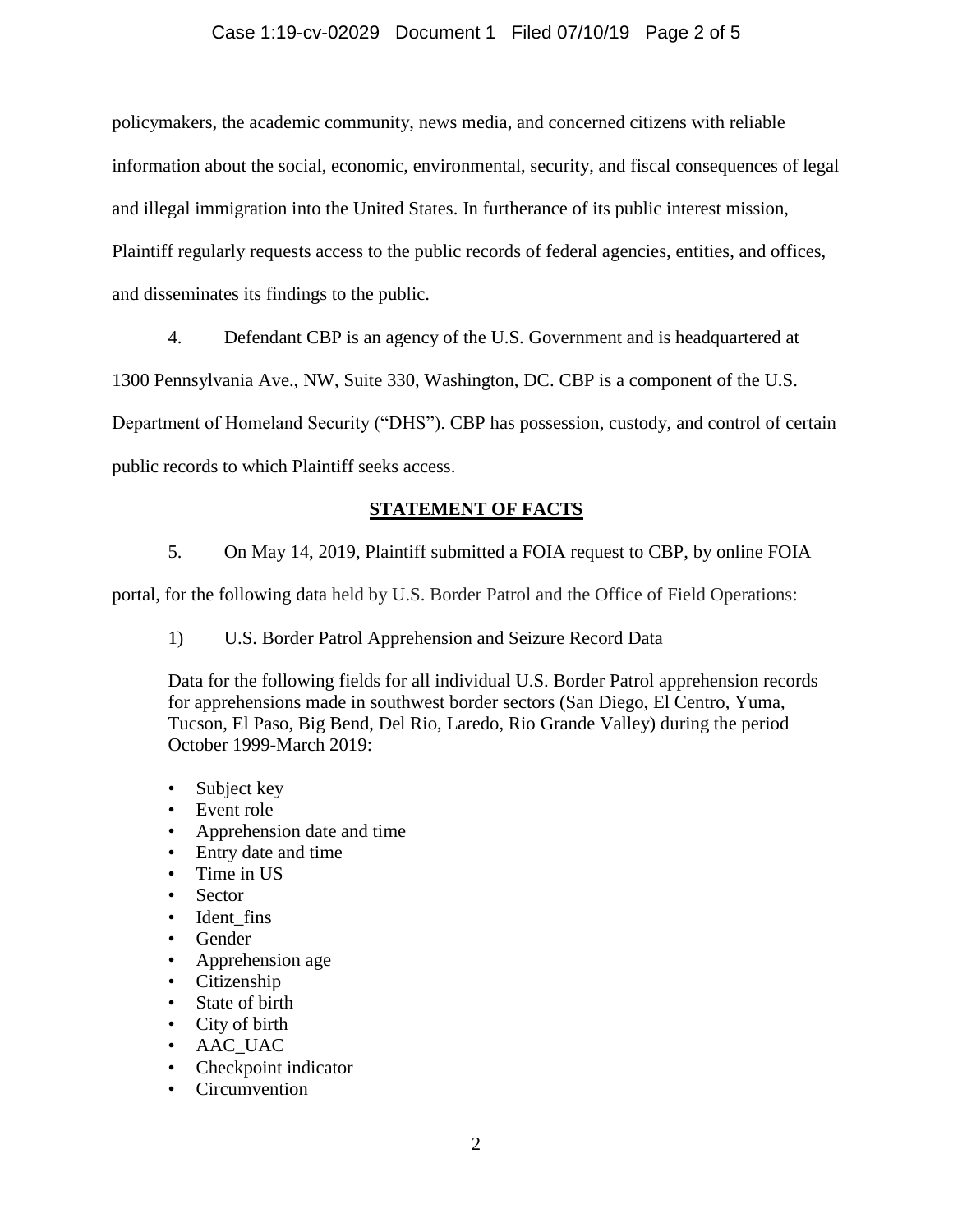- Disposition
- CDS program
- Classification
- Custody redetermination
- Accepted for prosecution
- Action\_DT

Data for the following fields for all individual U.S. Border Patrol seizure records for apprehensions made in southwest border sectors (San Diego, El Centro, Yuma, Tucson, El Paso, Big Bend, Del Rio, Laredo, Rio Grande Valley) during the period October 1999- March 2019:

- Subject key
- Prop\_type
- 2) U.S. Border Patrol "Known Flow" Data

Number of apprehensions, "turnbacks", and "got-aways" broken down by southwestborder U.S. Border Patrol sector (San Diego, El Centro, Yuma, Tucson, El Paso, Big Bend, Del Rio, Laredo, Rio Grande Valley) and by quarter for the period FY 2006:I – 2019:II (first quarter of 2006 to second quarter 2019).

3) Office of Field Operations (OFO) Data

Data for the following fields from all individual OFO inadmissibility records contained in the Sigma database for the time period October 2004-March 2019:

- Subject key
- Site
- Apprehension date
- Disposition
- Ident fins
- INS program area
- Time in US
- Entry status
- Entry status name
- Arrival conveyance
- Gender
- Age
- Citizenship
- State of birth
- Unaccompanied indicator
- Program
- CDCL\_DACC
- CHRG\_SCTN\_NM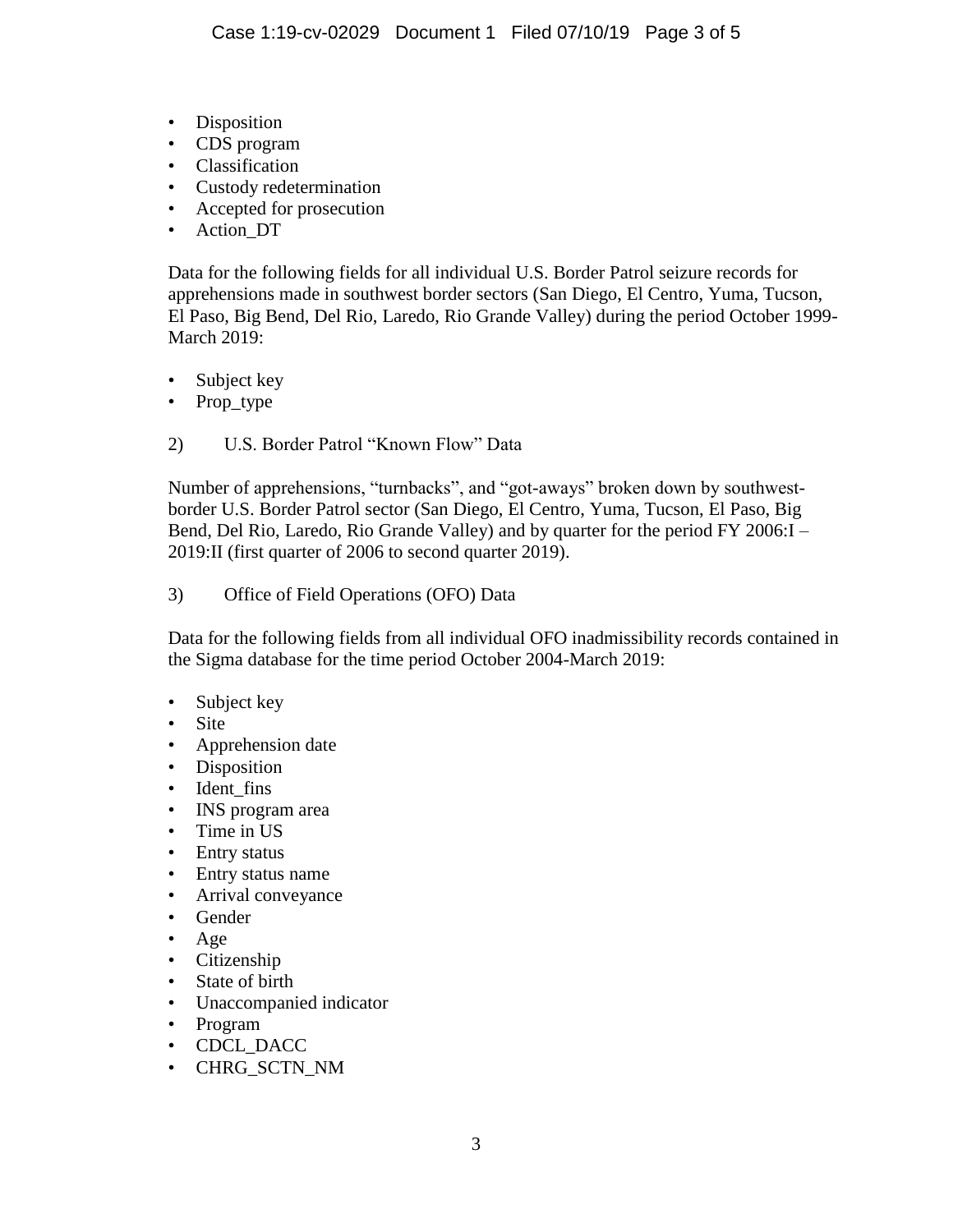#### Case 1:19-cv-02029 Document 1 Filed 07/10/19 Page 4 of 5

6. Plaintiff received an email from Defendant dated May 13, 2019, confirming receipt of Plaintiff's FOIA request, and assigning the request tracking number CBP-2019- 052469.

7. Pursuant to 5 U.S.C. § 552(a)(6)(A)(i), Defendant was required to determine whether to comply with Plaintiff's FOIA request within twenty (20) working days after receipt of that request and to notify Plaintiff immediately of its determination, the reasons therefore, and the right to appeal any adverse determination. Accordingly, Defendant's determination of Plaintiff's FOIA request was due by June 12, 2019 at the latest.

8. As of the date of this Complaint, CBP has failed to: (i) determine whether to comply with Plaintiff's FOIA request; (ii) notify Plaintiff of any such determination or the reasons for such determination for the FOIA request; (iii) advise Plaintiff of the right to appeal any adverse determination of the FOIA request; or (iv) produce the requested records or otherwise demonstrate that the requested records are exempt from production.

9. Because Defendant has failed to comply with the time limit set forth in 5 U.S.C. § 552(a)(6)(A) with respect to the FOIA request, Plaintiff is deemed to have exhausted any and all administrative remedies with respect to that request, pursuant to 5 U.S.C.  $\S 552(a)(6)(C)$ .

### **COUNT 1** (Violation of FOIA, 5 U.S.C. § 552)

10. Plaintiff re-alleges paragraphs 1 through 9 as if fully stated herein.

11. Defendant is unlawfully withholding public records requested by Plaintiff pursuant to 5 U.S.C. § 552.

12. Plaintiff is being irreparably harmed by reason of Defendant's unlawful withholding of the requested public records, and Plaintiff will continue to be irreparably harmed unless Defendant is compelled to conform its conduct to the requirements of the law.

4